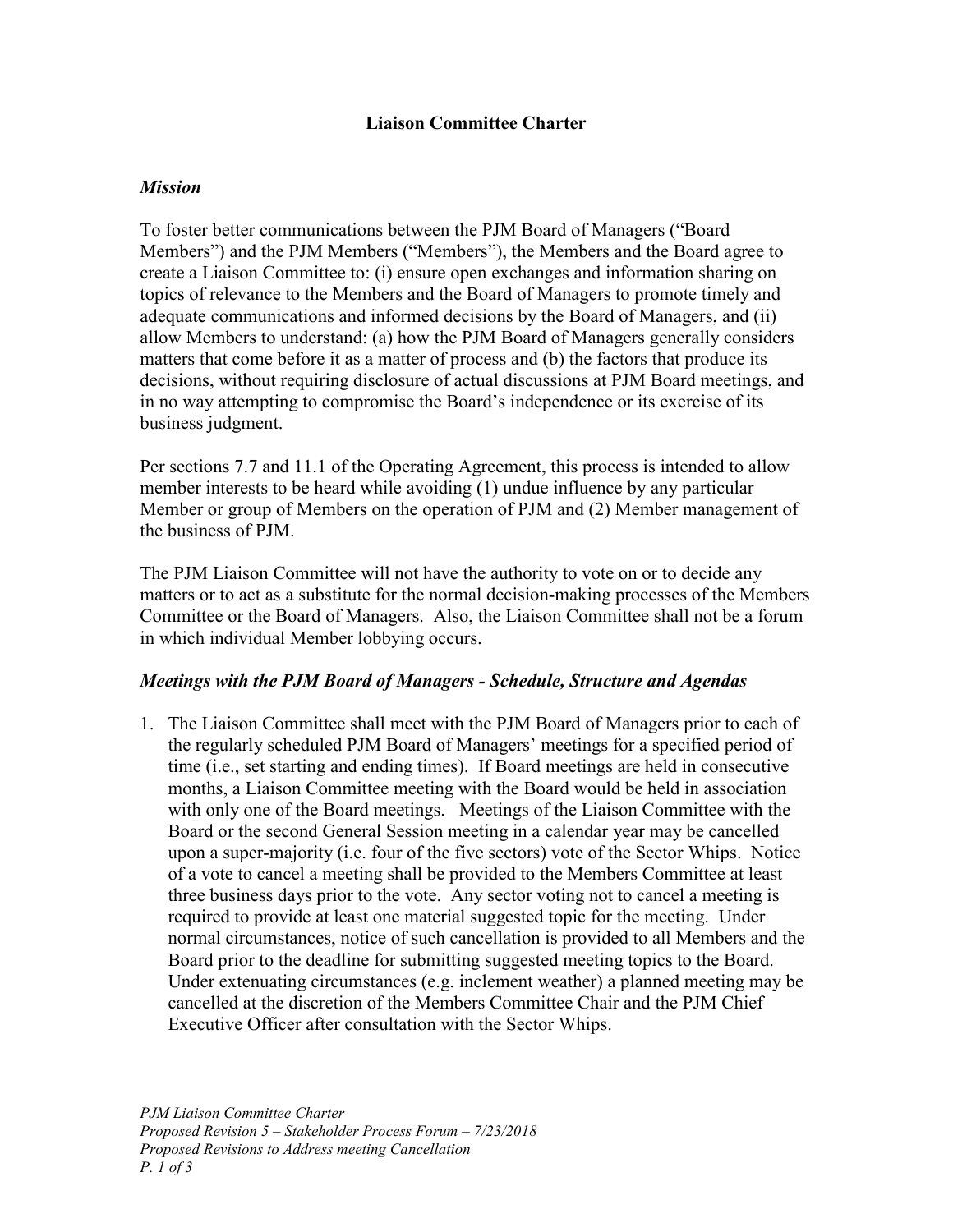Each year, for at least two of the PJM Board of Manager meetings with the Liaison Committee, all of the Board Members shall be in attendance. The Board will make good faith efforts to have significant attendance at each Liaison Committee meeting.

- 2. Thirty days prior to the Liaison Committee meeting with the Board, the Members Committee Chair and/or Vice Chair, on behalf of the Members, shall provide suggested meeting topics to the Board. PJM Management will also provide agenda input. No later than fifteen business days prior to any meeting with the Liaison Committee, the PJM Staff or the Board Members will provide to the Liaison Committee a list of the topics the Board intends to consider at its upcoming meeting (excluding confidential or management issues) along with a list of additional issues that the Board believes would be of interest to discuss with the Liaison Committee. These materials shall be made available to all Members simultaneously so that Members may make suggestions to the Liaison Committee about what items, if any, that the members would like to discuss in the context of the Liaison Committee meeting with the Board. The Liaison Committee may at their discretion add additional items, including a general item to discuss miscellaneous topics of interest.
- 3. The Liaison Committee shall then publish a final agenda for the Liaison Committee meeting with the PJM Board not less than seven business days prior to the upcoming meeting. The meeting notice and agenda shall be distributed to PJM Members and posted on the PJM website.
- 4. Attendance at any Liaison Committee meeting with the PJM Board is open to all other Members to attend as listen-only observers via conference call capability, and as in-person listen-only attendees.

# *Liaison Committee Members and Responsibilities*

# **1.** Membership

- A. The Liaison Committee will consist of up to 3 sector representatives from each sector, plus the current Members Committee Chair and Vice-Chair.
- B. By simple majority of votes cast of the voting Members within a sector, each sector may establish its own procedures to determine how the sector representatives shall be selected. These procedures shall allow all interested sector members the opportunity to participate on the Liaison Committee within a reasonable period of time. In the event that a sector does not establish its own procedures to determine how the sector representatives shall be selected, the following default procedures shall apply:
	- 1) One representative from such sector shall be selected for a term of one year by the Office of the Interconnection by use of a queue that will be maintained and will contain the names of all voting Members in that sector who wish to serve for a one-year term.
	- 2) The other two representatives from each sector shall be selected for each meeting of the Liaison Committee by the Office of the Interconnection by use